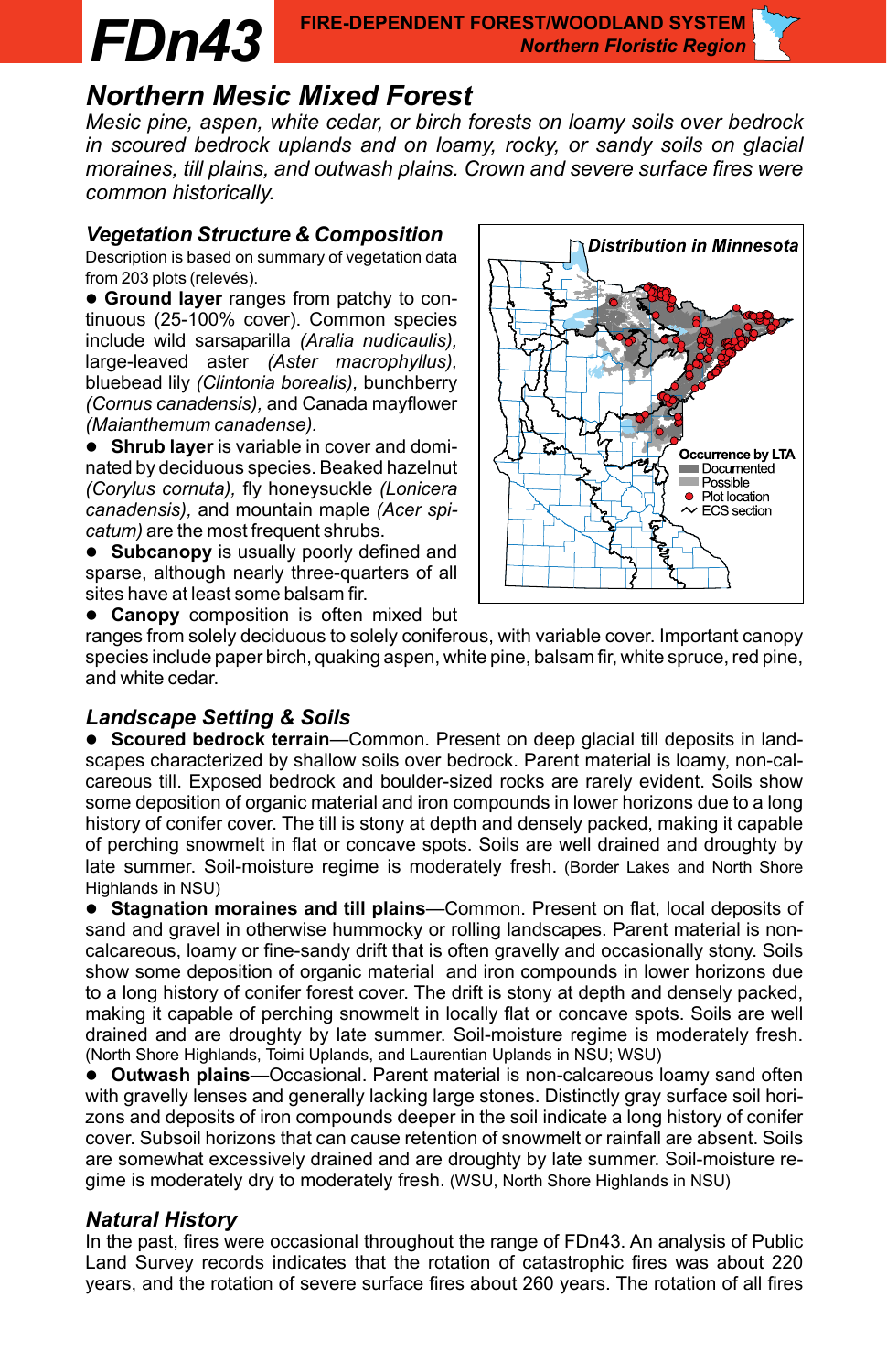

combined is estimated to be 115 years. Windthrow was not common, with an estimated rotation exceeding 1,000 years. Based on the historic composition and age structure of these forests, FDn43 had three growth stages separated by two periods of transition.

 **0-35 years**—Young forests recovering from fire, dominated by quaking aspen with less jack pine and paper birch.

 **35-55 years**—A transition period where aspen and jack pine decline and are replaced by paper birch, white pine, red pine, and balsam fir. White spruce seedlings become established during this period.

 **55-95 years**—Mature forests with a mixed canopy of paper birch and white pine with less balsam fir and red pine and some old aspen. White spruce saplings are present in the understory.

 **95-115 years**—A transition period marked by a significant increase in white spruce and the decline of paper birch, red pine, and quaking aspen.

 **>115 years**—Old forests dominated by white pine and white spruce with modest amounts of balsam fir and paper birch.

# *Similar Native Plant Community Classes*

### **FDn32 Northern Poor Dry-Mesic Mixed Woodland**

FDn32 and FDn43 are most similar when dominated by red pine or white pine. In northeastern Minnesota, the two communities can be present on the same bedrock ridge complexes, but FDn32 occurs on ridgetops or hillsides while FDn43 occurs on moister, more nutrient-rich sites in concave drainageways.

*FDn32—*More likely to have red pine and northern red oak in the understory and creeping snowberry *(Gaultheria hispidula),* stemless lady's slipper *(Cypripedium acaule),* and tesselated rattlesnake plantain *(Goodyera tesselata)* in the ground layer.

*FDn43—*More likely to have mountain maple in the shrub layer and sweet-scented bedstraw *(Galium triflorum),* rose twistedstalk *(Streptopus roseus),* and one-sided pyrola *(Pyrola secunda)* in the ground layer. Balsam fir, and to some extent paper birch, are also more common and abundant in FDn43, especially in the canopy.

### **FDn33 Northern Dry-Mesic Mixed Woodland**

FDn33 and FDn43 are most similar when dominated by red pine and white pine or by quaking aspen and paper birch. The ranges of the two classes appear to overlap only in the western and southern parts of NSU.

*FDn33—*When red pine and white pine are dominant in the canopy, FDn33 is more likely to have northern red oak in the understory and wintergreen *(Gaultheria procumbens),* round-leaved pyrola *(Pyrola rotundifolia),* hairy Solomon's seal *(Polygonatum pubescens),* pale bellwort *(Uvularia sessilifolia),* and northern bedstraw *(Galium boreale)* in the ground layer.

**FDn43**—When red pine and white pine are dominant in the canopy, FDn43 is more likely to have mountain ash, white cedar, and black spruce in the canopy or understory. When quaking aspen and paper birch are dominant in the canopy, FDn43 can be distinguished from FDn33 by the presence of balsam fir in the canopy, white spruce and mountain ash in the understory, and twinflower *(Linnaea borealis),* running clubmoss *(Lycopodium clavatum),* naked miterwort *(Mitella nuda),* and common oak fern *(Gymnocarpium dryopteris)* in the ground layer.

### *Native Plant Community Types in Class*  **FDn43a White Pine - Red Pine Forest**

Canopy is dominated by white pine and red pine with occasional paper birch, balsam fir, white spruce, quaking aspen, or white cedar. Balsam fir is also common in the subcanopy and shrub layer. FDn43a is best distinguished from other community types in the class by the presence of white pine and red pine in the canopy, and pipsissewa *(Chimaphila umbellata)* in the ground layer. FDn43a is common in NSU; it has also been documented but is uncommon in MOP, MDL, and WSU. Description is based on summary of vegetation data from 67 plots.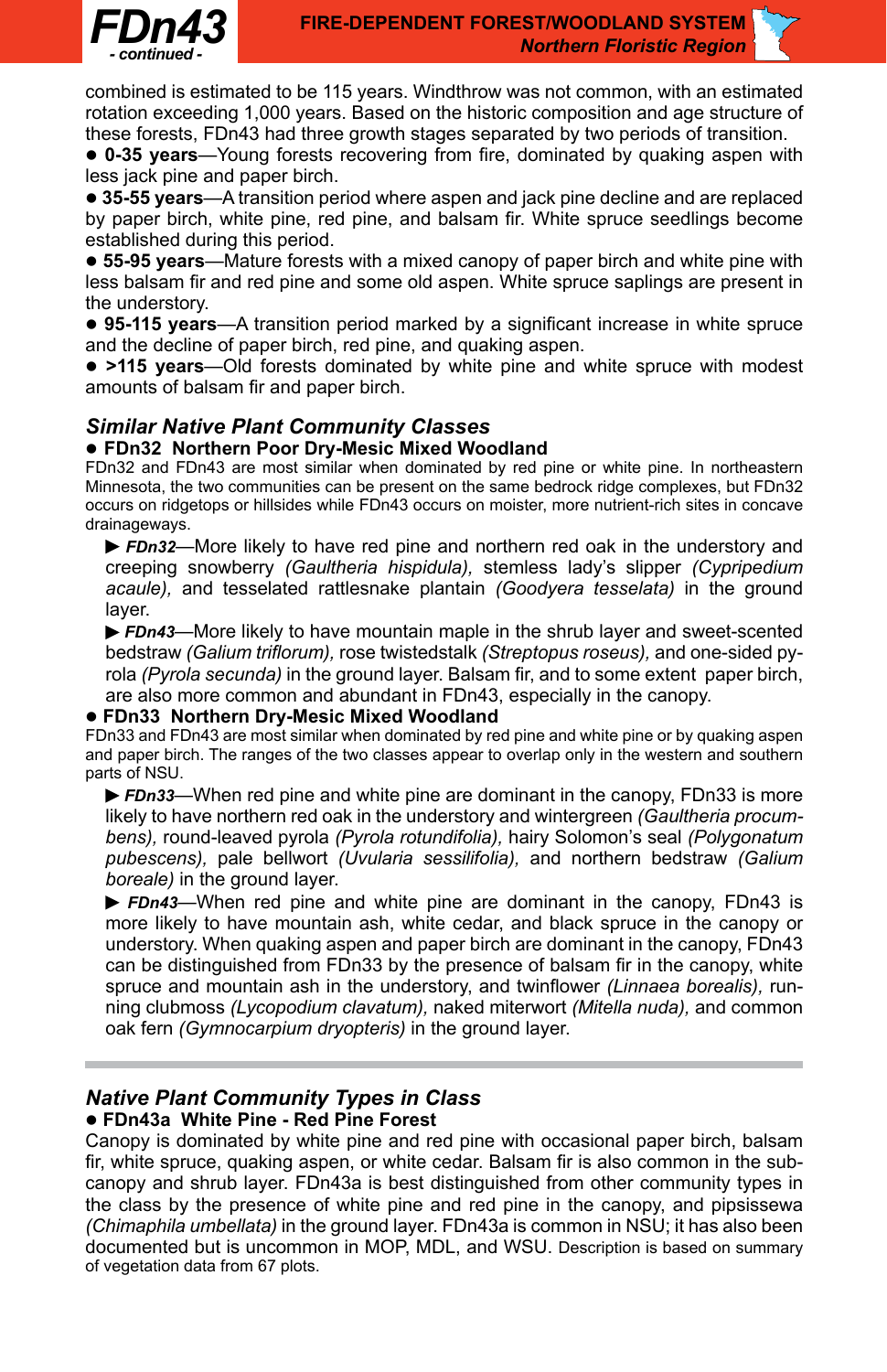

### **FDn43b Aspen-Birch Forest**

Canopy is dominated by quaking aspen, paper birch, balsam fir, or white spruce. FDn43b is divided into two subtypes:

### • *FDn43b1 Balsam Fir Subtype*

Canopy is dominated by quaking aspen or paper birch, less frequently by balsam fir or white spruce. Balsam fir, quaking aspen, and paper birch are common in the understory. Blueberries *(Vaccinium myrtilloides and V. angustifolium),* ground pines, ground cedars, or clubmosses *(Lycopodium* spp.), red maple (especially in the canopy), and balsam fir are much more important in FDn43b1 than FDn43b2 and help to distinguish the two subtypes. FDn43b1 can have an understory that is floristically similar to White Pine - Red Pine Forests (see FDn43a above); however, FDn43b1 is less likely to have abundant red pine or white pine in the canopy and also generally lacks pipsissewa in the ground layer. Documented throughout NSU and the northern part of MDL; occasional in the eastern part of MOP and MDL. Description is based on summary of vegetation data from 69 plots.

### • *FDn43b2 Hardwood Subtype*

Relatively rich aspen- and birch-dominated forests, usually lacking conifers in the canopy although white spruce is sometimes important. Quaking aspen and paper birch are common in the understory; balsam fir and other conifer species are present at most as scattered seedlings or saplings. Species that help distinguish FDn43b2 from FDn43b1 include lady fern (*Athyrium filixfemina*), common oak fern, bluejoint (*Calamagrostis canadensis*), and black ash. Documented in NSU; includes most quaking aspen and paper birch sites along the North Shore, especially those lacking conifers in the canopy. Description is based on summary of vegetation data from 31 plots.

### **FDn43c Upland White Cedar Forest**

Canopy is usually dominated by white cedar. Includes sites dominated by quaking aspen, paper birch, and balsam fir that have (or had) white cedar as a component. White cedar and balsam fir are common in the understory. Starflower *(Trientalis borealis),* bluebead lily, and wild sarsaparilla are the most common species in the ground layer. Species useful in distinguishing FDn43c from other types in the class include Canada yew *(Taxus canadensis),* shining firmoss *(Huperzia lucidula),* and yellow birch seedlings or saplings. Documented across NSU but concentrated in the North Shore Highlands Subsection. Description is based on summary of vegetation data from 36 plots.